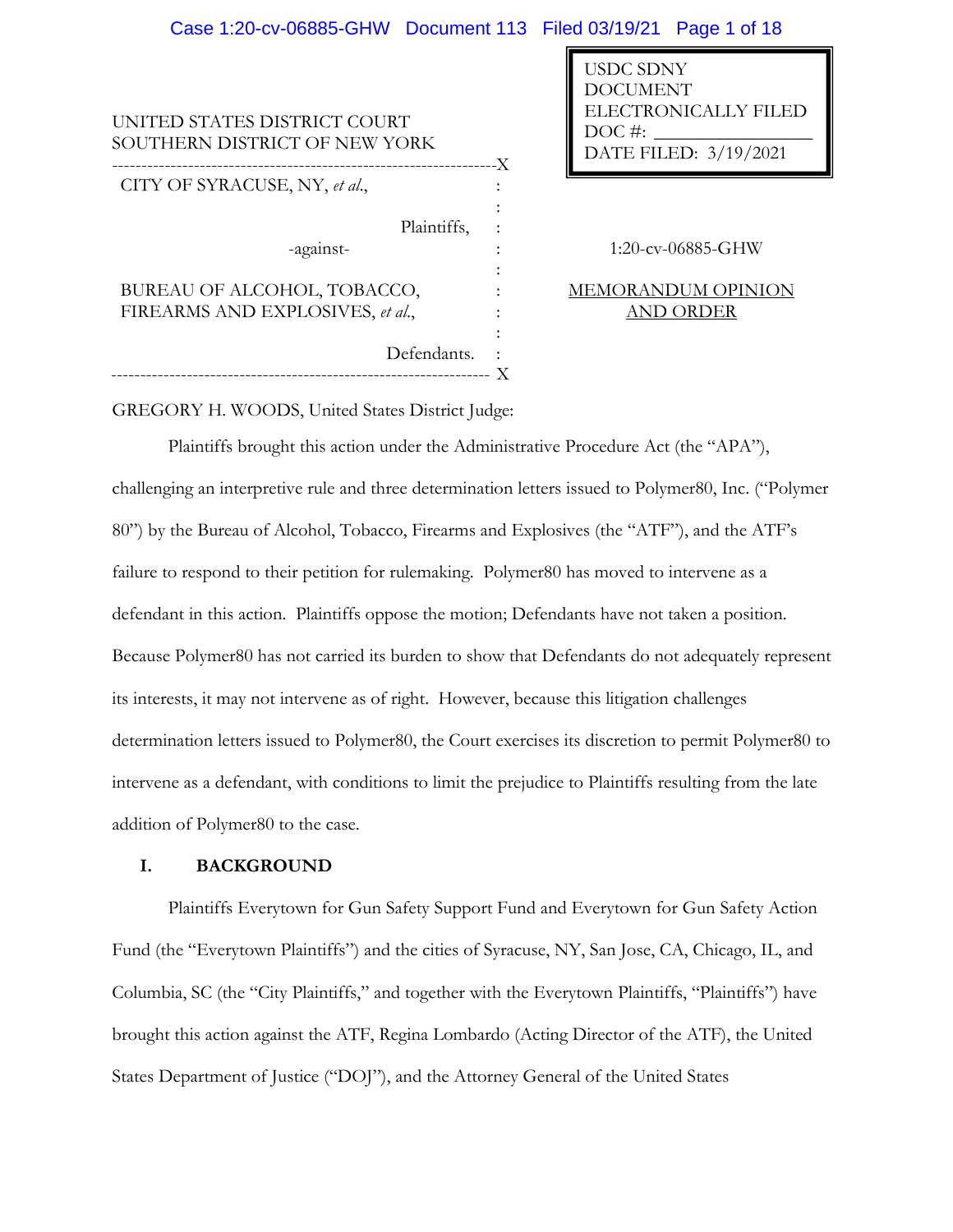# Case 1:20-cv-06885-GHW Document 113 Filed 03/19/21 Page 2 of 18

("Defendants"). The Everytown Plaintiffs, a nonprofit membership corporation and its education, research, and litigation arm, constitute the country's largest gun violence prevention organization. Dkt. No. 11, Compl. ¶¶ 41–42. The City Plaintiffs are four major cities that have been impacted by gun violence, specifically gun violence involving the use of "ghost guns," which do not have a serial number or other identifying markings and are, as a result, untraceable. *Id.* ¶¶ 1, 11, 23–38.

This action arises from Defendants' interpretation and enforcement of the Gun Control Act (the "GCA"). Plaintiffs allege that Defendants have failed to apply the explicit terms of the GCA in determining what constitutes a "firearm" under federal law, and therefore, what items are subject to regulation under that Act. *Id*. ¶¶ 3–7. Specifically, Plaintiffs argue that the terms of the GCA clearly define regulated "firearms" to include both operable weapons and the core building blocks of those weapons, such as unfinished frames and receivers, if they are designed to be or may readily be convertible into operable weapons. *Id*. ¶¶ 3, 63 (citing 18 U.S.C. § 921(a)(3)). Plaintiffs allege that by using a gun-building kit containing these items, purchasers can assemble a "ghost gun" within a few hours. *Id*. ¶¶ 10–11. Because such kits are not regulated under the ATF's interpretation of the GCA and do not require a background check, they are available to individuals who would otherwise be ineligible to purchase firearms. *Id*. ¶¶ 9, 134.

In early 2015, the ATF promulgated an interpretive rule distinguishing a firearm from an unregulated frame or receiver based on a solidity test. Later that same year and again in 2017, the ATF issued three determination letters to that effect to gun-building kit supplier and proposed intervenor, Polymer80, which features the letters on its websites as proof of its right to legally sell gun-building kits. *Id*. ¶¶ 82–87, 108–18, 168–98; *see id*. ¶¶ 78–81, 88–92. Plaintiffs argue that because the ATF has excluded unfinished frames and receivers from the definition of regulated firearms under the GCA, companies like Polymer80 are permitted to sell gun-building kits nationwide without regulation. *See id*. ¶¶ 9, 93, 97–107. On December 11, 2019, the Everytown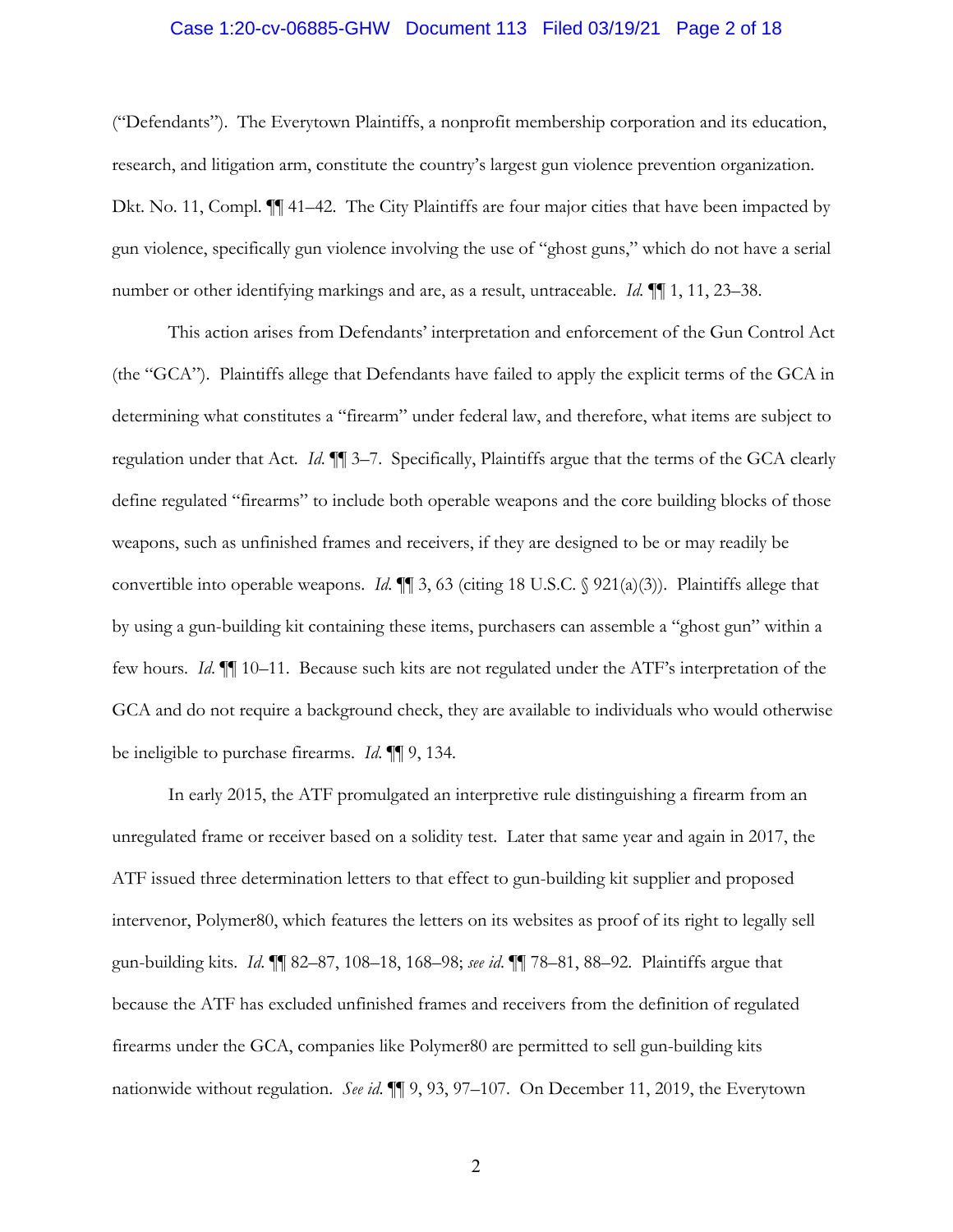# Case 1:20-cv-06885-GHW Document 113 Filed 03/19/21 Page 3 of 18

Plaintiffs submitted a petition for rulemaking asking Defendants to recognize that unfinished frames and receivers used to make ghost guns qualify as "firearms" under federal law and accordingly, that they should be regulated. *Id*. ¶¶ 148–49, 152. The City Plaintiffs subsequently joined the petition. *Id*.  $\blacksquare$  163–66. At the time Plaintiffs initiated this action, Defendants had not responded to the petition other than to confirm receipt. *Id*. ¶¶ 161, 167.

Plaintiffs request that the Court set aside as arbitrary, capricious, and contrary to law the 2015 interpretive rule memorializing the ATF's interpretation of the GCA and the three determination letters issued by the ATF in 2015 and 2017 to Polymer80. *Id*. ¶¶ 168–98. Plaintiffs also seek relief for Defendants' delay in failing to respond to their petition for rulemaking. *Id*.  $\P$  199–206. The parties are currently briefing their respective motions for summary judgment, and briefing will be complete on March 19, 2021. *See* Dkt. Nos. 35, 55, 61–64, 69, 85, 87, 97–100, 112. The Court has received and granted six requests for leave to file amicus briefs. *See* Dkt. Nos. 71–74, 76–77, 104–105, 108–109.

Polymer80 is a Nevada-based company that designs, develops, and sells aftermarket gun accessories, including unfinished lower receivers or frames that can be bought as kits and assembled at home. Polymer80 became aware of this action after Plaintiffs filed their complaint, which contained references to Polymer80, its business practices, and its products. Dkt. No. 79, Mem. Law Supp. Polymer80, Inc.'s Mot. to Intervene ("Mem.") at 4–7. However, Polymer80 did not intervene when they became aware of the action. Instead, it appears, the company made a tactical decision to wait to decide about intervention until after it could evaluate Defendants' responses to the complaint. *Id.* at 7 ("Indeed, the Company was most interested in scrutinizing and assessing all of the initial submissions from the present defendants in response to the Complaint."). Polymer80 says that a change in its approach was provoked by a dramatic event at the company's facility in early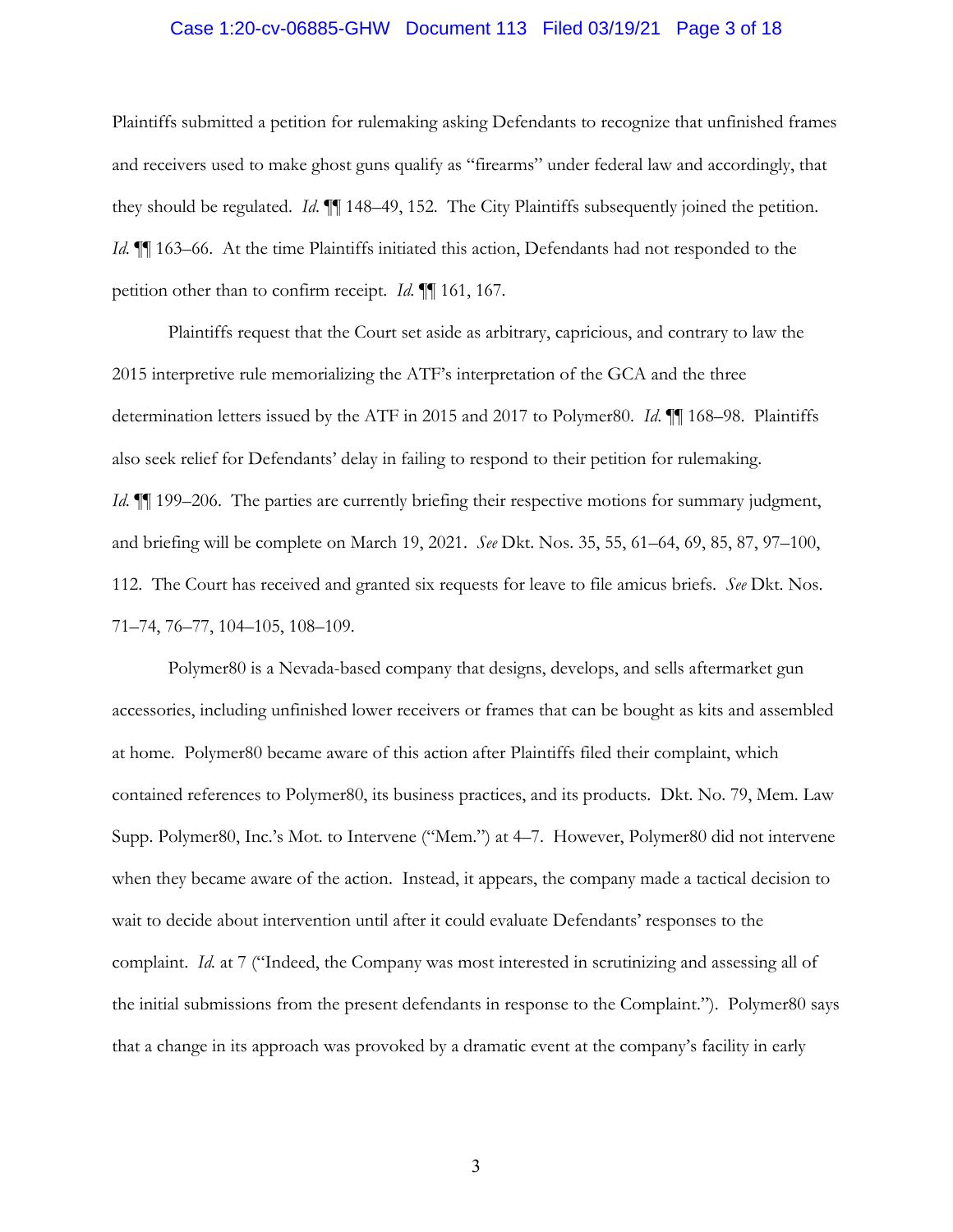# Case 1:20-cv-06885-GHW Document 113 Filed 03/19/21 Page 4 of 18

December—a raid by the ATF focused on the sale of the company's "Buy Build Shoot" ("BBS") kits. *Id.* at 8.

Some additional background may be helpful in order to place the raid, and the issues resulting from it, in context. As the Court has described, three ATF determination letters issued to Polymer80 are at the center of this case. Those letters were issued between 2015 and 2017. In the second of these letters, issued in November 2015, the ATF determined that a Polymer80 unfinished pistol frame was not "sufficiently complete to be classified as the frame or receiver of a firearm; and thus, is not a 'firearm' as defined in the GCA." Dkt. No. 92-2, Pls.' Mem. Law Opp'n to Mot. to Intervene ("Opp'n") Ex. B. ¶ 40. The ATF noted that its "determination was relevant only to the item as submitted, and that if the design or configuration of the item was changed, the opinion expressed in the letter would not apply and a new analysis and determination would be needed." *Id.* Polymer80 subsequently submitted two more unfinished frames for ATF analysis. *Id.* ¶ 37. Polymer80's submission contained only unfinished frames. *Id.* ¶ 38. In response, the ATF issued a January 2017 determination letter concluding that Polymer80's unfinished frames, as constituted, were not sufficiently complete to be classified as firearms under the GCA. *Id.* ¶ 39.

In December 2017, Polymer80 submitted a lone PF940V2 Blank for analysis by the ATF. *Id.*  $\parallel$  42. On February 20, 2018, the ATF issued a determination letter stating "[i]t is clear . . . that the submitted sample is only a component used in the assembly of an end-item" and identifying "additional components that are advertised as being sold in combination with the PF940V2 Blank on Polymer80's website." *Id.* ¶ 43 (citing Dkt. No. 92-2, Opp'n Ex. B., ECF pp. 93-96). The ATF advised that it did not evaluate partial product submissions and requested that Polymer80 submit its complete model PF940V2 BBS kit for evaluation. *Id.* ¶ 44. It is unclear whether Polymer80 submitted its BBS kit to the ATF for review. *Id.*  $\P$  45 ("If is my understanding that, as of December 4, 2020, Polymer80 had not resubmitted the complete PF940V2 pistol kit to [ATF].").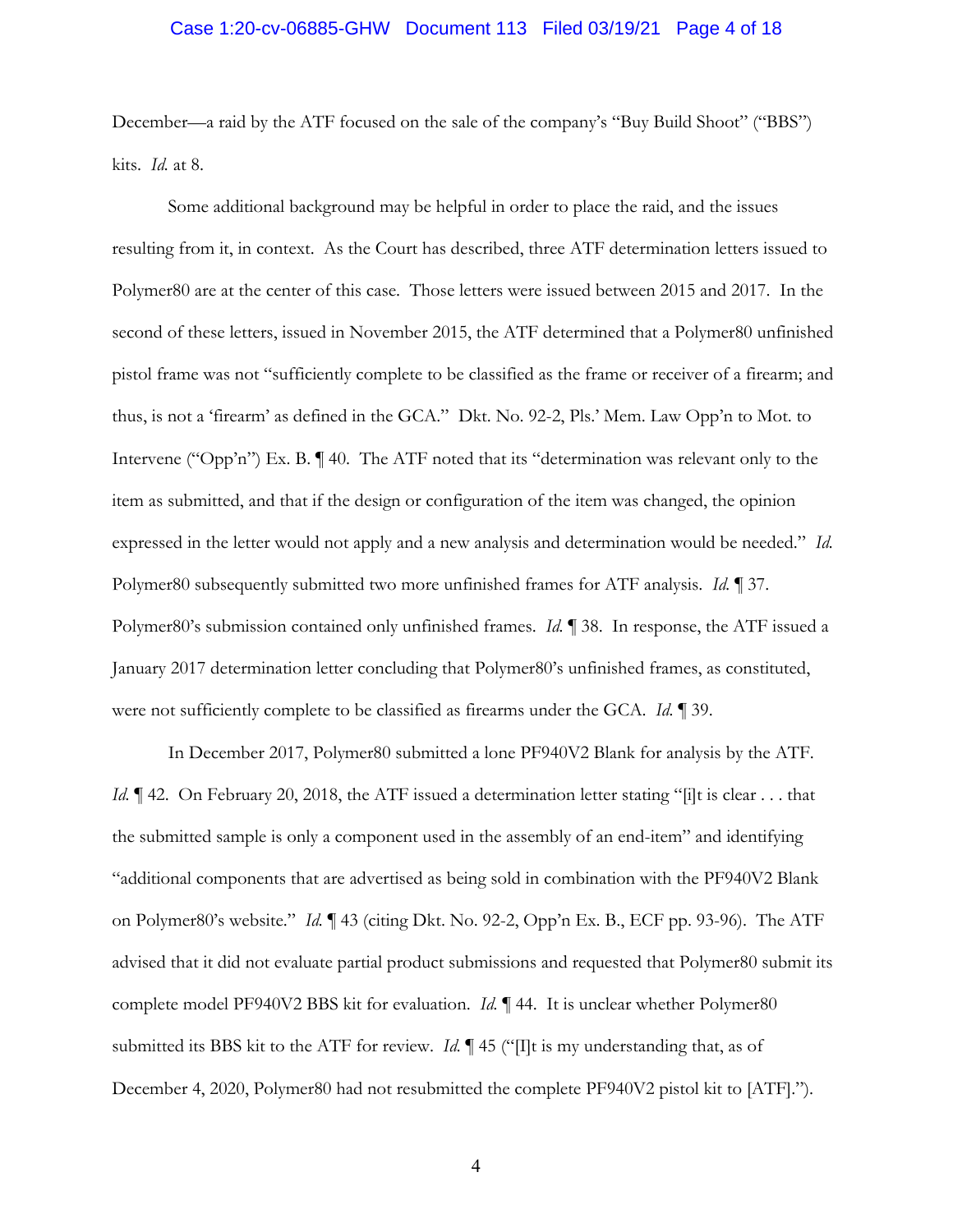## Case 1:20-cv-06885-GHW Document 113 Filed 03/19/21 Page 5 of 18

In February 2020, the ATF learned that Polymer80 actively sold BBS kits in addition to firearm components. *Id.* ¶¶ 7, 46. Polymer80's website advertised that its BBS kits "contain[ed] all the necessary components" to assemble a fully functioning firearm, including "the 80% frame kit, complete slide assembly, complete frame parts kit, 10 round magazine and a pistol case." *Id.* On February 26, 2020, an undercover ATF agent placed an online order through Polymer80's website for two BBS kits, models PF940V2 and PF940C, respectively. *Id.* ¶¶ 49, 52–53. After receiving the kits from Polymer80, *Id.* ¶ 56, an ATF agent noted that "[u]nlike the parts that Polymer80 asked the ATF to render an opinion on, . . . this kit appeared to contain all components necessary to assemble a complete pistol." *Id.* ¶ 58. After assembling the kits, ATF agents determined that they were firearms under federal law. *Id.* ¶¶ 8, 65. A month later, a different undercover ATF agent purchased the same kits from Polymer80. *Id.* ¶ 66. After assembling the kits, the ATF reached the same conclusion: Polymer80's BBS kits, which contained all the components necessary to assemble a fully functioning pistol, were firearms under 18 U.S.C.  $\sqrt{921(a)(3)}$  and handguns under 18 U.S.C. § 921(a)(29). *Id.* ¶ 72.

On December 10, 2020, ATF agents served Polymer80 with a subpoena supporting a criminal investigation conducted by the Defendants through the United States Attorney's Office for the Central District of California. Mem. at 2. The search warrant authorized the search of Polymer80's premises and the seizure of any "evidence, contraband, fruits, or instrumentalities" in violation of federal law. Dkt. No. 92-1, Opp'n Ex. A, at v (Attachment B to the Search Warrant). The ATF's investigation focused on the "unlawful manufacturing and distribution of firearms . . . by Polymer80" for its advertising and sale of BBS kits. Dkt. No. 92-2, Opp'n Ex. B. ¶¶ 6–8. Specifically, the ATF's search warrant directed ATF agents to seize Polymer80 "components" only if the components were "compiled or arranged in close proximity to one another indicating they were intended to be compiled into 'Buy, Build, Shoot' kits." Dkt. No. 92-1, Opp'n Ex. A, at v. The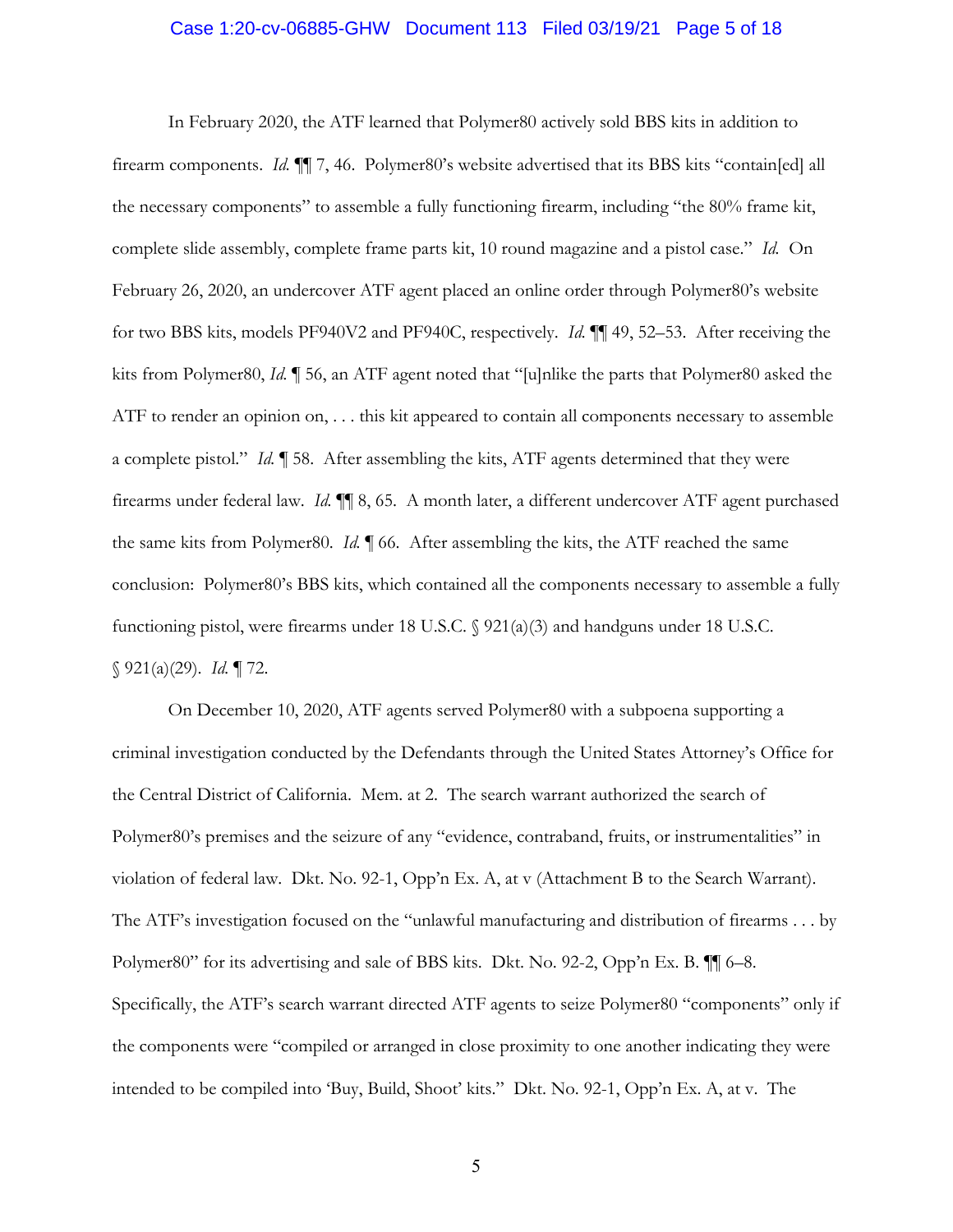# Case 1:20-cv-06885-GHW Document 113 Filed 03/19/21 Page 6 of 18

ATF's search warrant application also highlighted the many different components included in the Polymer80 BBS kits, describing the kits as "including 'the 80% frame kit, complete slide assembly, complete frame parts kit, 10 round magazine and a pistol case.'" Dkt. No. 92-2, Opp'n Ex. B. ¶ 7. The search warrant application further distinguished between the unfinished frames that the ATF had determined not to be firearms and the complete BBS kits, which "include the slide, springs, ammunition magazine, and various other parts." *Id.* ¶¶ 37–39.

Polymer80 decided as a result of the search that it could not rely on the DOJ and the ATF to defend its interests in this case. The Court understands that the company reached that conclusion largely because it believed that the DOJ and the ATF had taken a position in the criminal investigation that was contrary to the position that would be needed for them to adequately defend the position taken by the ATF in its determination letters.

Polymer80 moved to intervene in this case on December 30, 2020. Dkt. Nos. 78–81. Plaintiffs opposed the motion, Opp'n, and Polymer80 replied, Dkt. No. 102 ("Reply"). As of this date, Defendants have taken no position concerning Polymer80's intervention in this matter.

# **II. DISCUSSION**

The Second Circuit has "explained that intervention is a procedural device that attempts to accommodate two competing policies." *Floyd v. City of New York.*, 770 F.3d 1051, 1057 (2d Cir. 2014) (per curiam) (quotation and brackets omitted). "[O]n the one hand," intervention is designed to permit courts to "efficiently administ[er] legal disputes by resolving all related issues in one lawsuit." *Id.* (quotation omitted). "[O]n the other hand," permitting parties to intervene haphazardly makes lawsuits "unnecessarily complex, unwieldy or prolonged." *Id.* (quotation omitted). The Second Circuit has repeatedly emphasized the "fact-intensive nature" of this inquiry. *Id.*; *see also United States v. Pitney Bowes, Inc.*, 25 F.3d 66, 69 (2d Cir. 1994) ("In resolving the tension that exists between these dual concerns, the particular facts of each case are important . . . .").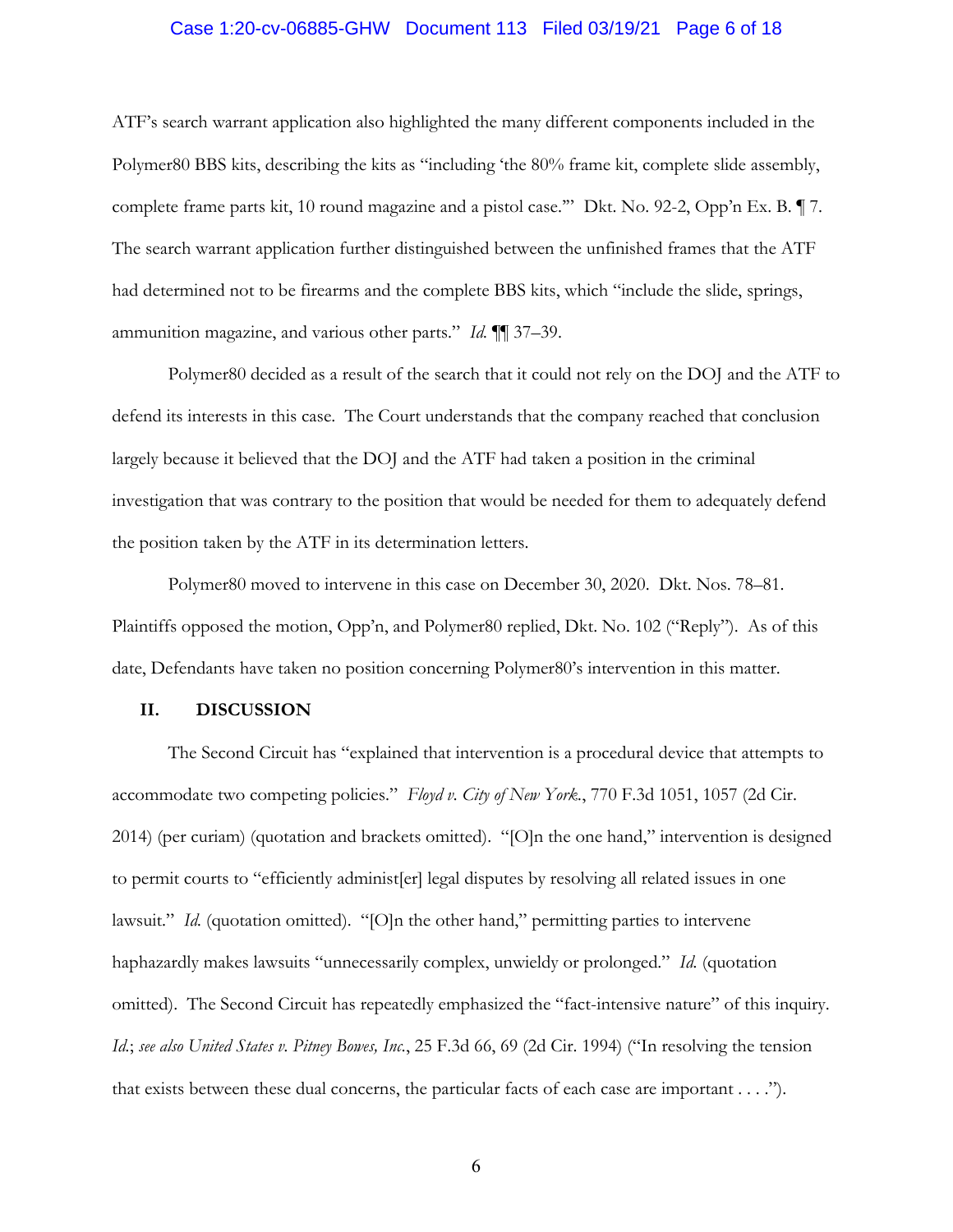# **A. Intervention as of Right**

Federal Rule of Civil Procedure 24(a) provides for intervention as of right . . . : "On timely motion, the court must permit anyone to intervene who claims an interest relating to the property or transaction that is the subject of the action, and is so situated that disposing of the action may as a practical matter impair or impede the movant's ability to protect its interest, unless existing parties adequately represent that interest."

*Floyd*, 770 F.3d at 1057 (quoting Fed. R. Civ. P. 24(a)(2)) (emphasis and ellipsis omitted).

Thus, "[a] district court must grant an applicant's motion to intervene under Rule  $24(a)(2)$  if (1) the motion is timely; (2) the applicant asserts an interest relating to the property or transaction that is the subject of the action; (3) the applicant is so situated that without intervention, disposition of the action may, as a practical matter, impair or impede the applicant's ability to protect its interest; and (4) the applicant's interest is not adequately represented by the other parties." *Laroe Ests., Inc. v. Town of Chester*, 828 F.3d 60, 66 (2d Cir. 2016), *vacated and remanded on other grounds*, 137 S. Ct. 1645 (2017) (quotation omitted). "[A] failure to satisfy any one of these four requirements is a sufficient ground to deny the application." *Floyd*, 770 F.3d at 1057 (quotation, emphasis, and brackets omitted). "In seeking intervention under this Rule, the proposed intervenor bears the burden of demonstrating that it meets the requirements for intervention." *Kamdem-Ouaffo v. PepsiCo, Inc.*, 314 F.R.D. 130, 134 (S.D.N.Y. 2016); *see also Pitney Bowes*, 25 F.3d at 70 ("Under Rule 24(a)(2) the purported intervenor must show that its interest is not adequately represented, while under [a different statute], the government bears that burden.").

# **1. Timeliness**

Polymer80's application is timely. "Whether a motion to intervene is timely is determined within the sound discretion of the trial court from all the circumstances." *Pitney Bowes*, 25 F.3d at 70.

Timeliness defies precise definition, although it certainly is not confined strictly to chronology. Among the circumstances generally considered are: (1) how long the applicant had notice of the interest before it made the motion to intervene; (2) prejudice to existing parties resulting from any delay; (3) prejudice to the applicant if the motion is denied; and (4) any unusual circumstances militating for or against a finding of timeliness.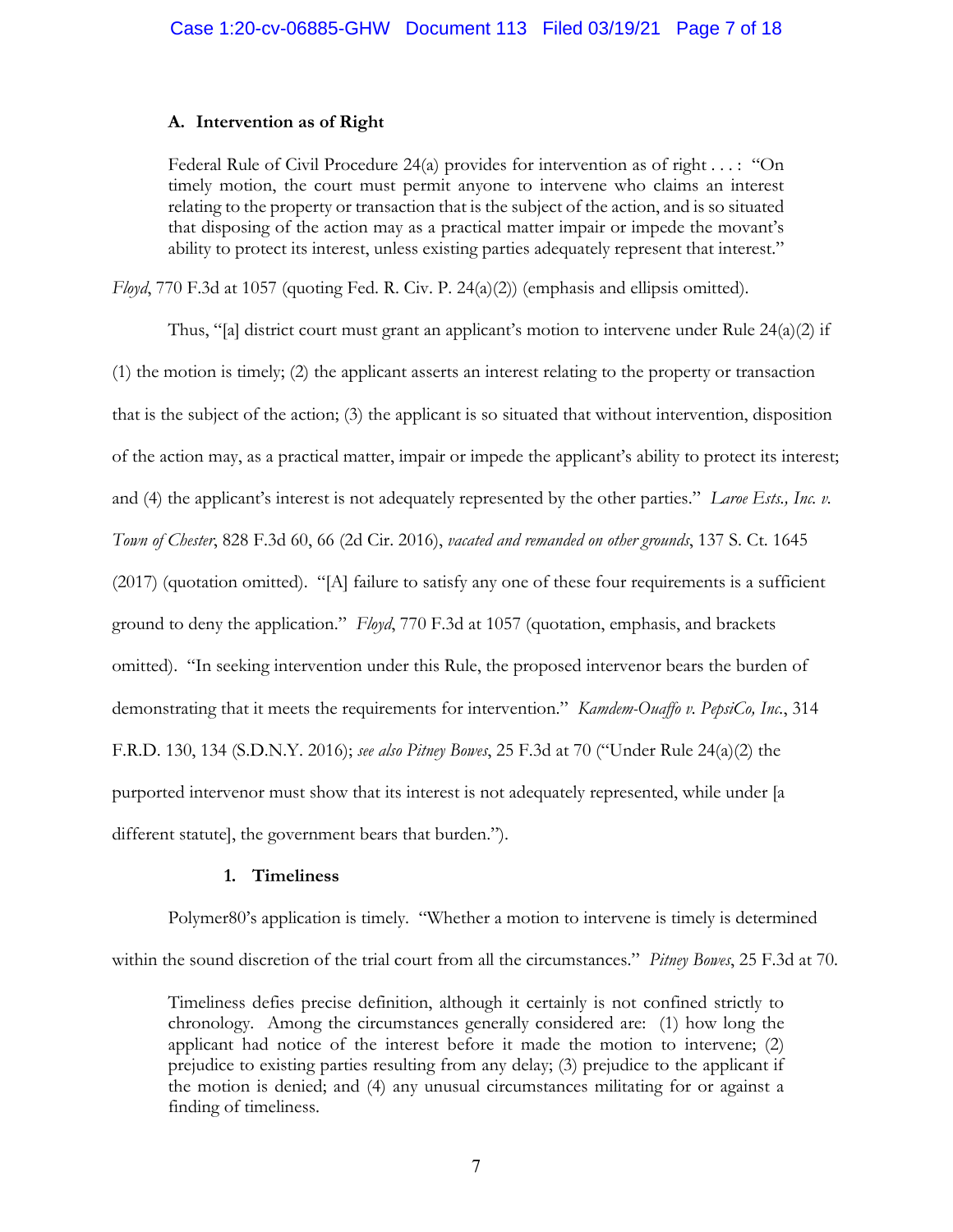## Case 1:20-cv-06885-GHW Document 113 Filed 03/19/21 Page 8 of 18

*Id.* "It is firmly established that the most significant criterion in determining timeliness is whether the delay in moving for intervention has prejudiced any of the existing parties." *Hartford Fire Ins. Co. v. Mitlof*, 193 F.R.D. 154, 160 (S.D.N.Y. 2000) (quotation and citation omitted).

#### **a. Time Before Intervention Request**

Polymer80 waited nearly four months after the case was filed before filing its request to intervene. As described above, Polymer80 had early notice of the action but chose not to seek intervention until after the December 2020 ATF raid on its facility. There is no specific length of time that has been deemed to be the appropriate time period in which to file a motion to intervene. Courts have found filings after longer delays to be timely. *See, e.g.*, *S.E.C. v. Credit Bancorp, Ltd.*, No. 99 CIV. 11395 (RWS), 2000 WL 1170136, at \*2 (S.D.N.Y. Aug. 16, 2000) (noting that for a motion to intervene under Rule 24, a five-month delay "was not so protracted as to render [the] motion untimely under all the circumstances"); *Werbungs Und Commerz Union Austalt v. Collectors' Guild, Ltd.,* 782 F. Supp. 870, 874 (S.D.N.Y. 1991) (application timely when filed almost two years after notice of interest in the case, because proposed intervenors filed after interest became direct). In contrast, proposed intervenors' requests for intervention have also been denied when the amount of time has been the same as here. *See, e.g.*, *Nat'l Ass'n for Advancement of Colored People v. New York.*, 413 U.S. 345, 366–69 (1973) (application untimely when filed four months after suit commenced and suit had reached a critical stage). The reason is that "a lapse of time is only one of several factors to be considered when deciding timeliness under Rule 24(a)(2), and [that] it is incorrect to adopt a *per se* rule focused solely on that factor." *See United States v. New York*, 820 F.2d 554, 557 (2d Cir. 1987).

The length of time between Polymer80's knowledge of the action and its request to intervene does not weigh heavily against a finding of timeliness. While the Court appreciates the arguments raised by Plaintiffs that Polymer80's original decision to delay seeking intervention was tactical, the company's decision to seek intervention following the ATF raid was a reasonable change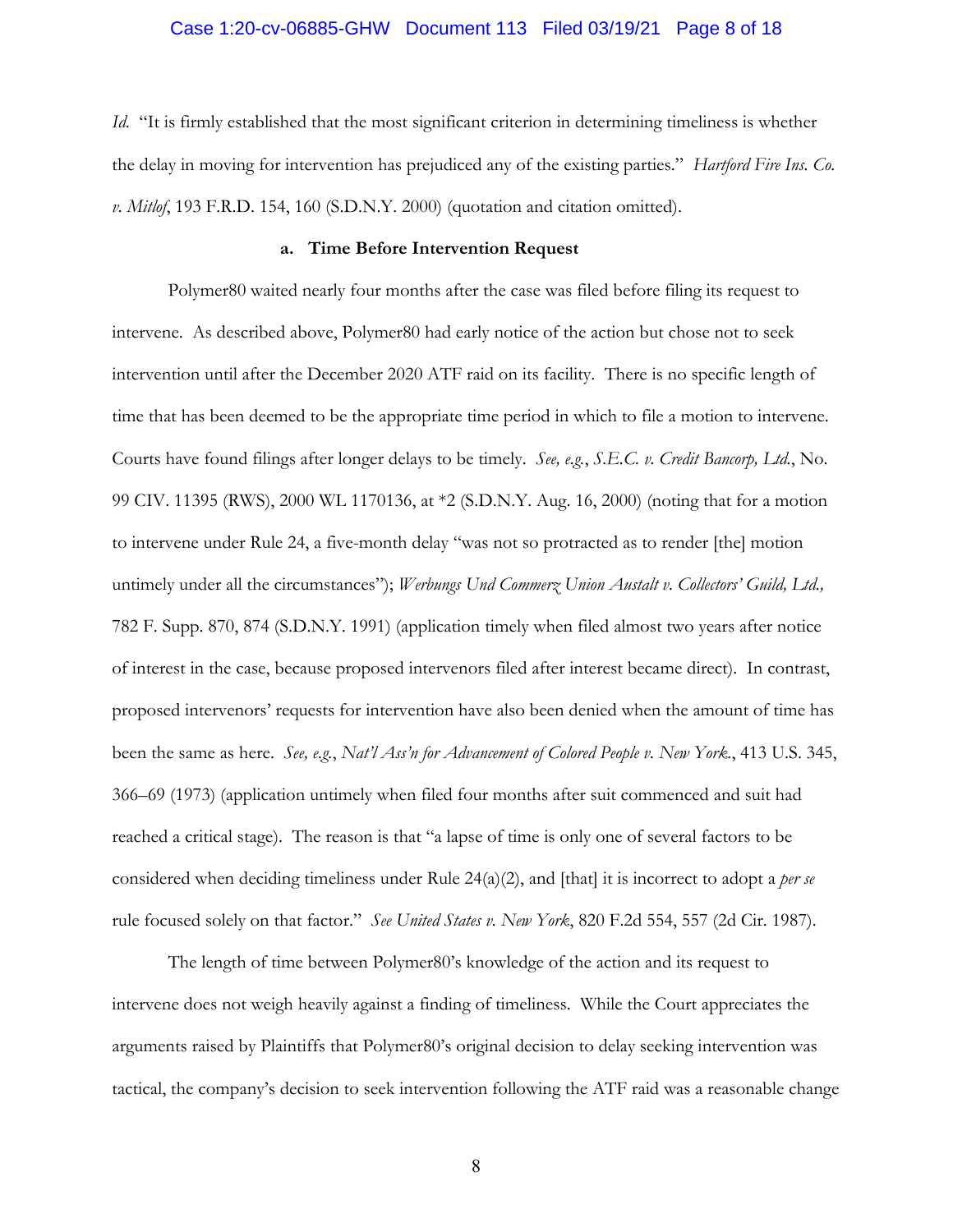# Case 1:20-cv-06885-GHW Document 113 Filed 03/19/21 Page 9 of 18

in position due to changed circumstances. And the aggregate amount of time that elapsed before the company made its request was not excessive.

#### **b. Prejudice to Existing Parties**

Polymer80's intervention will result in some prejudice to Plaintiffs, but that prejudice does not weigh heavily against a finding of timeliness. Defendants do not contest Polymer80's intervention in this case. Plaintiffs argue that Polymer80's intervention will prejudice them because it will "delay the resolution of this case, and, consequently, delay the redress sought by Plaintiffs from the ongoing public health emergency caused by ATF's actions." Opp'n at 11.

Intervention by Polymer80 will delay the resolution of the case to a degree. The Court will need to provide the company with an opportunity to be heard with respect to the issues presented in the pending motions for summary judgment, and that will add some amount of time to the briefing process. The Court does not minimize at all the concerns articulated by Plaintiffs regarding their view of the urgency of this action. At the same time, as Polymer80 points out, the rule at issue was issued in 2015, and the latest of the three determination letters at issue here was issued 4 years ago. This case was not filed until late 2020. In light of that history, the Court does not believe that a short additional delay to permit Polymer80 to be heard with respect to the pending summary judgment motion will result in substantial prejudice to Plaintiffs. The Court ascribes the prejudice to Plaintiffs from intervention meaningful, but not dispositive weight.

#### **c. Prejudice to Polymer80**

While the existing parties will not be unduly prejudiced by Polymer80's intervention, Polymer80 will be prejudiced if the Court denies it the opportunity to intervene, as described in more depth below.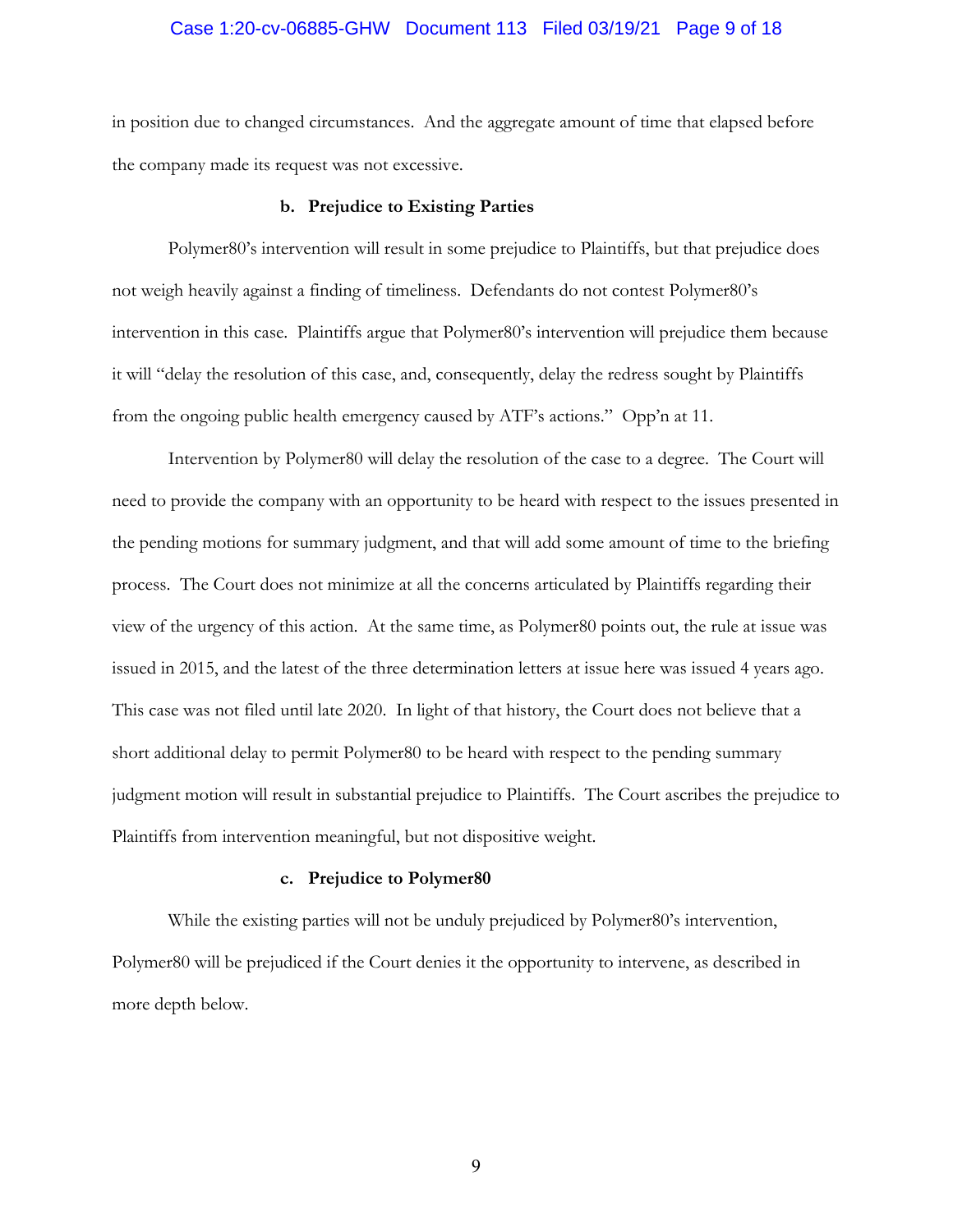#### **d. Unusual Circumstances**

The unusual circumstances surrounding the ATF raid on Polymer80's facility support the Court's conclusion that Polymer80's request to intervene was timely. Plaintiffs argue that Polymer80's actions leading up to intervention constitute gamesmanship and that the "unusual circumstances surrounding Polymer80's attempted intervention confirm that Polymer80's motion should be deemed untimely." *Id.* The Court accepts Plaintiffs' argument that a party's tactical decision to delay seeking intervention can weigh against a finding of timeliness. Here, however, the Court understands that Polymer80 assumed that Defendants' interests would line up well enough with its own to make intervention unnecessary. Polymer80's decision to seek intervention at a late date does not appear to have been driven by an internal strategic consideration, however. It was provoked by an external prompt—the truly unusual circumstance of the ATF raid, which understandably led Polymer80 to change its approach. But for that, the Court has no reason to conclude that Polymer80 would have sought to intervene in this case. A raid and possible criminal prosecution by the entities that the company was relying on to defend it are certainly unusual circumstances. Here, they weigh strongly in favor of a finding that Polymer80's request to intervene was timely.

# **2. Sufficient Interest**

Polymer80 has a sufficient interest in the subject of this action to intervene as of right. Rule 24(a)(2) provides for intervention of right where the applicant "claims an interest relating to the property or transaction that is the subject of the action." Fed. R. Civ. P. 24(a)(2). For an interest in the underlying action to be cognizable by Rule  $24(a)(2)$ , "it must be direct, substantial, and legally protectable." *Bridgeport Guardians, Inc. v. Delmonte*, 602 F.3d 469, 473 (2d Cir. 2010) (citation omitted). "An interest that is remote from the subject matter of the proceeding, or that is contingent upon the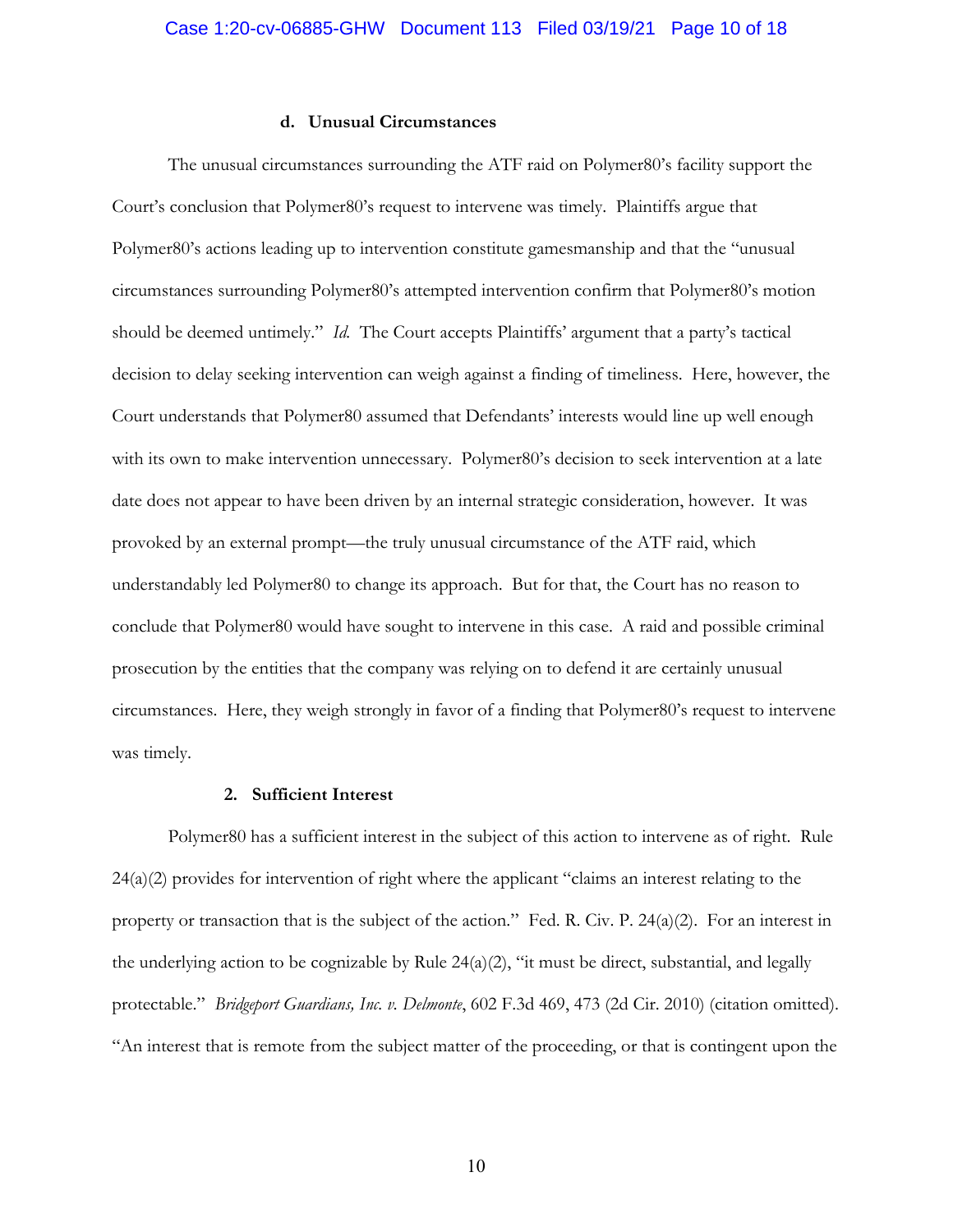## Case 1:20-cv-06885-GHW Document 113 Filed 03/19/21 Page 11 of 18

occurrence of a sequence of events before it becomes colorable, will not satisfy the rule." *Brennan v. N.Y.C. Bd. of Educ.*, 260 F.3d 123, 129 (2d Cir. 2001) (citation omitted).

Polymer80 has asserted an undeniable interest in the outcome of this action. Here, Polymer80 seeks to defend the ATF's 2015 interpretative rule and the three ATF determination letters it received, which permitted Polymer80 to sell individual solid frames and blanks to its customers. If the Court were to invalidate the ATF's determination letters, Polymer80 would no longer be able to rely on those letters to sell its products. The company argues that it stands to lose "over half of its annual revenue" should Plaintiffs prevail. Mem. at 13. This financial interest is certainly "direct" and "legally cognizable." Polymer80 has adequately demonstrated a sufficient interest relating to the transaction that is the subject of the action.

#### **3. Impairment**

Polymer80 has established that its inability to intervene may impair its ability to protect its interests. "Rule  $24(a)(2)$  also requires the movant to show that it is so situated that without intervention, disposition of the action may, as a practical matter, impair or impede its ability to protect its interest." *Laroe Ests.*, 828 F.3d at 70 (quotation and brackets omitted). As a non-party, Polymer80's ability to participate in this litigation and an appeal of any unfavorable decision would be limited. This fact, coupled with the adverse consequences of an unfavorable ruling in this case, is sufficient to satisfy this factor.

#### **4. Adequate Representation**

Polymer80 is not entitled to intervene as of right because it has not established that Defendants do not adequately represent its interests with respect to the issues raised in this action. While the Court appreciates the tension between Polymer80 and Defendants with respect to the BBS kits, the interests of Polymer80 and Defendants remain fully aligned with respect to their support for the rule and determination letters at issue in this case—as evidenced by Defendants' full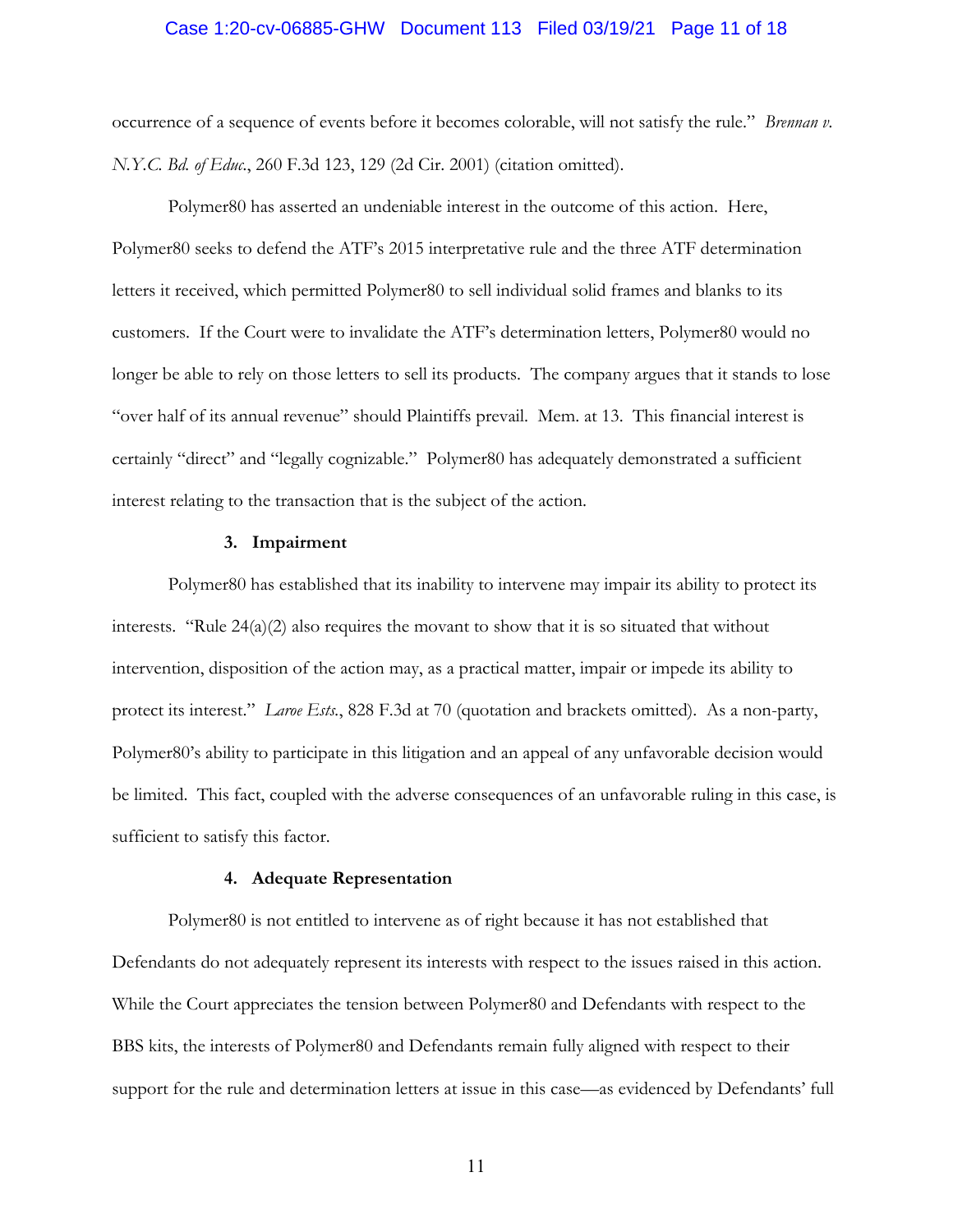## Case 1:20-cv-06885-GHW Document 113 Filed 03/19/21 Page 12 of 18

throated defense here. The Supreme Court has emphasized that a proposed intervenor need only show that "representation of his interest 'may be' inadequate." *Trbovich v. United Mine Workers of Am.*, 404 U.S. 528, 538 n.10 (1972) (citation omitted). "The burden to demonstrate inadequacy of representation is generally speaking 'minimal.'" *Butler, Fitzgerald & Potter v. Sequa Corp.*, 250 F.3d 171, 179 (2d Cir. 2001) (quoting *Trbovich*, 404 U.S. at 538 n.10); *see also Laroe Ests.*, 828 F.3d at 70 (citation omitted). However, the Second Circuit has "demanded a more rigorous showing of inadequacy in cases where the putative intervenor and a named party have the same ultimate objective." *Butler*, 250 F.3d at 179. Instead of providing "a hard-and-fast rule of what form of showing must be made to rebut a presumption of adequate representation when there is an identity of interest between the putative intervenor and an existing party to the action," the Second Circuit has offered general criteria. *Id.* at 180. "Although perhaps not an exhaustive list, we generally agree . . . that evidence of collusion, adversity of interest, nonfeasance, or incompetence may suffice to overcome the presumption of adequacy." *Id.* Moreover, "[t]he proponent of intervention must make a particularly strong showing of inadequacy in a case where the government is acting as *parens patriae*." *United States v. City of New York*, 198 F.3d 360, 367 (2d Cir. 1999) (citing *United States v. Hooker Chems. & Plastics Corp.*, 749 F.2d 968, 985 (2d Cir. 1984)); *see also* 7C Charles Alan Wright & Arthur R. Miller ("Wright & Miller"), *Federal Practice and Procedure* § 1909 & nn.24–27 (3d ed. 2007 & supp. 2019) ("The rare cases in which a member of the public is allowed to intervene in an action in which the United States, or some other governmental agency, represents the public interest are cases in which a very strong showing of inadequate representation has been made.").

The Second Circuit has instructed that "[s]o long as the party has demonstrated sufficient motivation to litigate vigorously and to present all colorable contentions, a district judge does not exceed the bounds of discretion by concluding that the interests of the intervenor are adequately represented." *New York v. U.S. Dep't. of Health & Hum. Servs. ("HHS")*, No. 19 CIV. 4676 (PAE),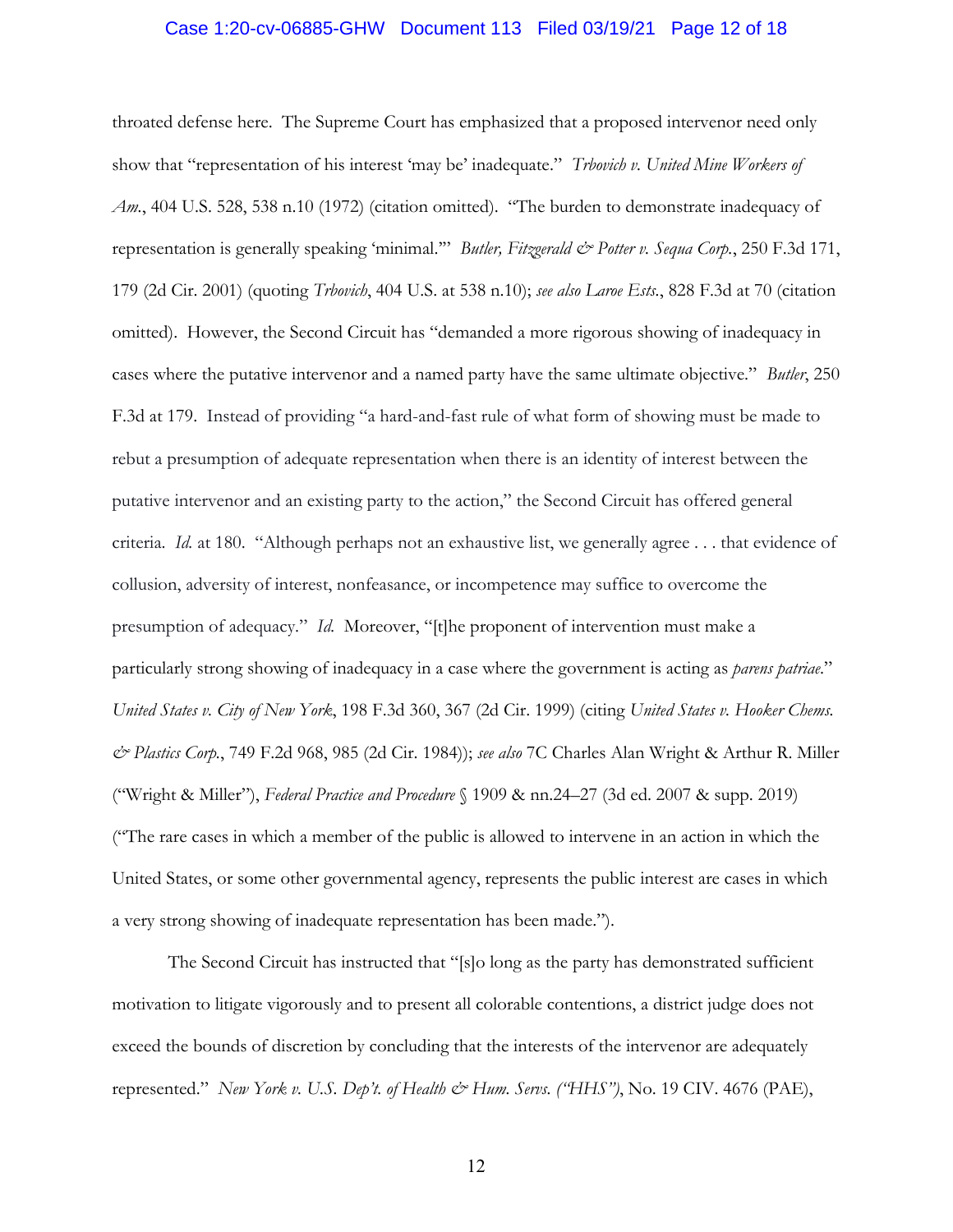#### Case 1:20-cv-06885-GHW Document 113 Filed 03/19/21 Page 13 of 18

2019 WL 3531960, at \*6 (S.D.N.Y. Aug. 2, 2019) (quoting *NRDC, Inc. v. N.Y. State Dep't of Env't Conservation*, 834 F.2d 60, 62 (2d Cir. 1987)). Consequently, a government party adequately represents its citizens when the applicant shares the same objective. *Id.* at \*4.

The complaint asks the Court to determine whether the ATF's interpretation of the GCA is arbitrary, capricious, and contrary to law, in violation of the APA. Polymer80 seeks to uphold the interpretive rule and the validity of the determination letters at issue in this case. Given that Defendants have already filed briefing in this case, the Court does not need to guess at whether Defendants will support Polymer80's position with respect to the rule and the determination letters. They have, mounting a forceful defense of the 2015 interpretive rule and individual determination letters at issue in this case. There is no daylight between the Defendants and Polymer80 on the matters being challenged in this case. Defendants are adequately representing Polymer80's interests with respect to the challenged rule and determination letters.

Polymer80 argues that representation is inadequate because Defendants "are litigating on behalf of the general public and so are obliged to consider a wide spectrum of views" and cannot sufficiently defend Polymer80's economic interest in the outcome.<sup>1</sup> Mem. at 15-16. Polymer80 also contends that it "will make a more vigorous argument on the economic issues at bar than would the governmental defendants." *Id.* at 16. However, both the Defendants and Polymer80 share the same goal: upholding the ATF's 2015 interpretative rule and individual determination letters.

The DOJ's investigation of Polymer80's BBS kits does not overcome the Defendants' presumption of adequacy. Polymer80 argues that a new Administration<sup>2</sup> and the DOJ's

<sup>&</sup>lt;sup>1</sup> Polymer80 relies on out-of-Circuit cases holding that proposed intervenors had a right to intervene in similar factual circumstances. *See* Mem. at 15–16 (collecting cases from the Fifth and Ninth Circuits). However, these cases are not binding on this Court.

<sup>&</sup>lt;sup>2</sup> The Court is not persuaded that a change in Administration necessarily implies that the Government will no longer adequately represent the parties shared interests. *See HHS*, 2019 WL 3531960, at \*6 (citing *Sagebrush Rebellion, Inc. v. Watt*, 713 F.2d 525, 528 (9th Cir. 1983) ("In allowing intervention in this case we are mindful that the mere change from one presidential administration to another, a recurrent event in our system of government, should not give rise to intervention as of right in ongoing lawsuits.")). Moreover, as Polymer80's briefing references multiple times, the rule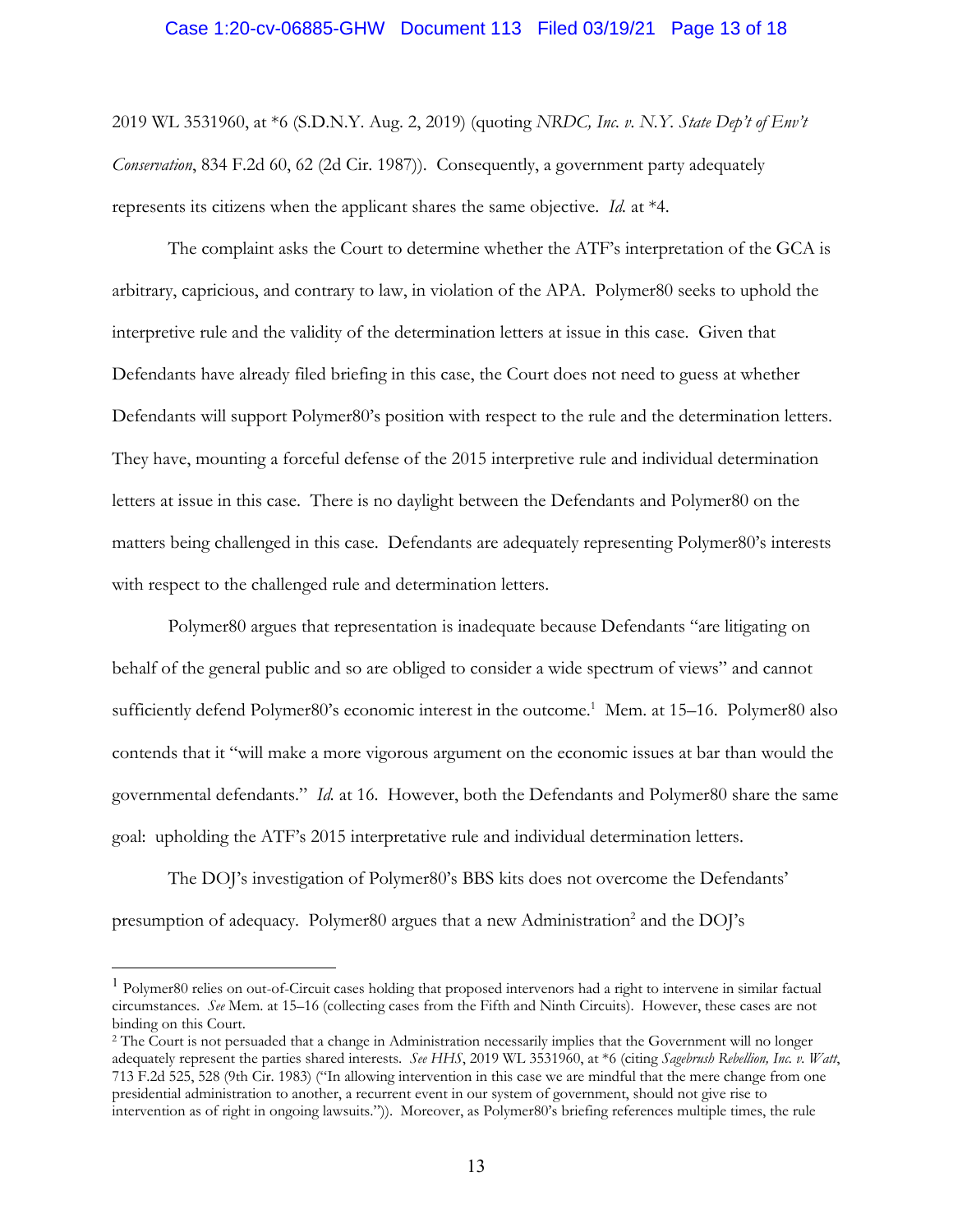## Case 1:20-cv-06885-GHW Document 113 Filed 03/19/21 Page 14 of 18

investigation of its business practices and products signal a change in the ATF's position, specifically regarding the Glock blank that is the subject of the 2017 determination letter at issue in this case. *Id.*; Reply at 7. Consequently, Polymer80 contends that Defendants now view such blanks as "firearms" in direct contradiction to its 2017 determination letter. Given that investigation, Polymer80 argues that the Defendants cannot possibly or adequately argue for its determination letters' legality in this proceeding. Reply at 7–8.

As a factual matter, Polymer80's assertion that Defendants cannot possibly argue for its determination letters' legality is simply not accurate. They are doing that here. Similarly, the record does not support the position that the ATF has changed its position regarding the 2017 determination letter, as described above. Instead, it appears that the ATF views the BBS kits as something different than the "80%" frames that they have determined not to be firearms.

The record shows that the issues raised by the challenge to the rule and the determination letters are distinguishable from those implicated by the BBS kits. The Court's earlier description of the investigation explains how they differ. The determination letters involve unfinished frames. The documents submitted regarding the warrant show that the ATF views those as different from the BBS kits. The BBS kits were advertised to contain all of the necessary components to assemble a fully functioning firearm including the "80% frame kit." An ATF agent noted the distinction between the BBS kit and the product endorsed by the ATF: "*[u]nlike* the parts that Polymer80 asked the ATF to render an opinion on, . . . this kit appeared to contain all components necessary to assemble a complete pistol." Dkt. No. 92-2, Opp'n Ex. B ¶ 58 (emphasis added).

The Court accepts that Polymer80 and the ATF disagree about whether Polymer80's BBS kits are properly considered to be firearms. But the legality of the BBS kits is not at issue here. The

and two of the relevant determination letters were issued during the presidency of Barack Obama. As a result, the Court does not assume that the incoming administration will change its position with respect to them.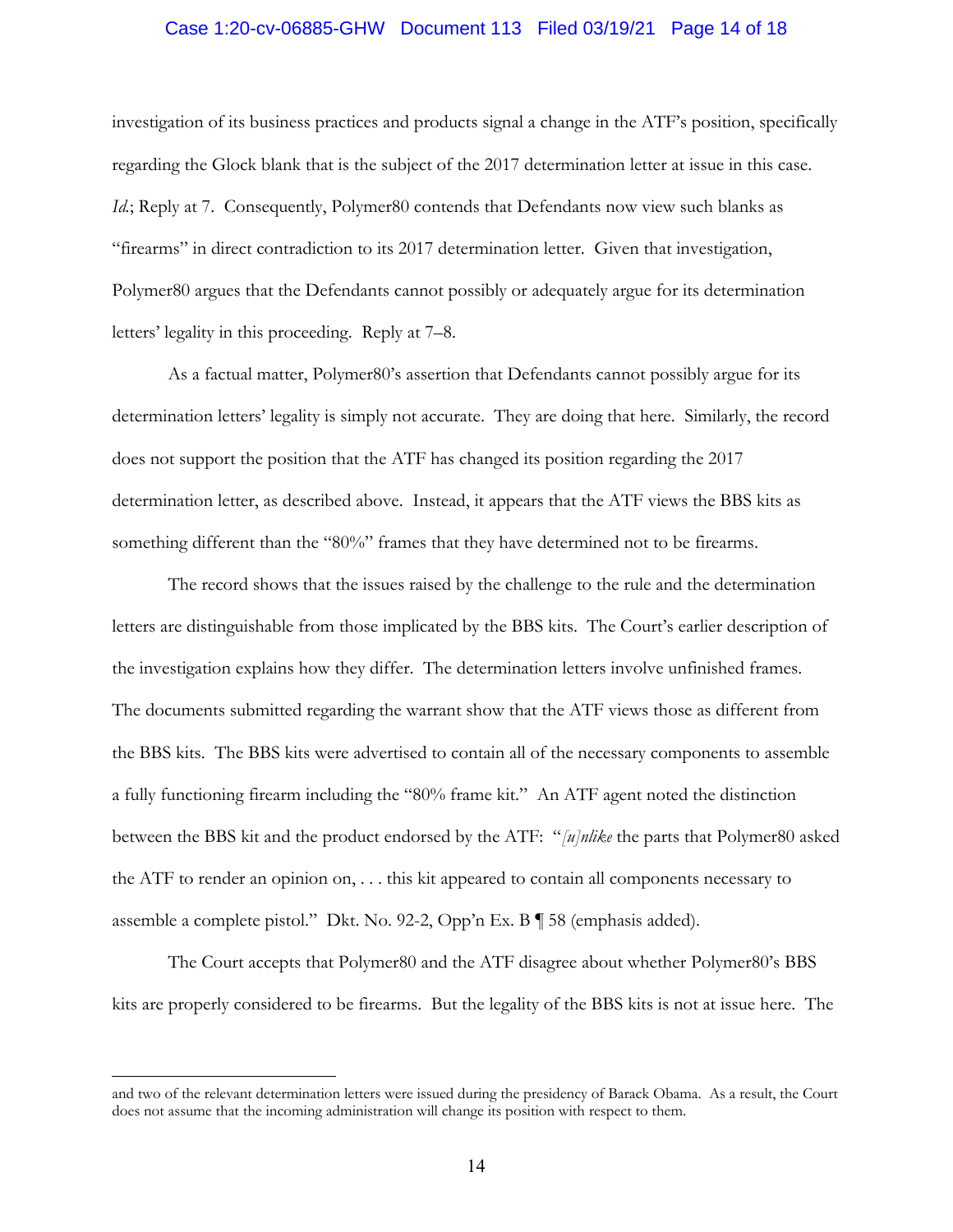## Case 1:20-cv-06885-GHW Document 113 Filed 03/19/21 Page 15 of 18

ATF and the DOJ continue to litigate in support of the legality of the rule and the determination letters. And their position here is not facially inconsistent with their apparent position in the investigation of the BBS kits. The government does not believe that an "80%" unfinished frame is a firearm. But that does not require that it conclude that an "80%" frame sold together with the other components of a gun is also not a firearm. Regardless of their position with respect to the BBS kits, Defendants have demonstrated that they are adequately representing the interests of Polymer80 in this litigation by defending the legality of the ATF's rule and determination letters.

#### **B. Permissive Intervention**

Although Polymer80 has failed to demonstrate that it may intervene as of right, Polymer80 should be permitted to intervene under Rule 24(b). "Federal Rule of Civil Procedure 24(b) provides for intervention by permission . . . : 'on timely motion, the court may permit anyone to intervene who has a claim or defense that shares with the main action a common question of law or fact." *Floyd*, 770 F.3d at 1057 (quoting Fed. R. Civ. P. 24(b)(1)(B)) (ellipsis, emphasis, and brackets omitted). "A 'district court's discretion under Rule 24(b) is broad.'" *HHS*, 2019 WL 3531960, at \*6 (quoting *Restor-A-Dent Dental Labs., Inc. v. Certified Alloy Prods., Inc.*, 725 F.2d 871, 876 (2d Cir. 1984)); *see also Floyd*, 770 F.3d at 1062 n.38 (2d Cir. 2014) ("A denial of permissive intervention has virtually never been reversed." (quotation omitted)). Unlike intervention as of right under Rule 24(a), "Rule 24(b) does not require a finding that party representation [is] inadequate." *HHS*, 2019 WL 3531960, at \*6 (citing *United States v. Columbia Pictures Indus., Inc.*, 88 F.R.D. 186, 189 (S.D.N.Y. 1980)); *Bldg. & Realty Inst. of Westchester & Putnam Cntys., Inc. v. New York*, 19-CV-11285 (KMK), 2020 WL 5658703, at \*12 (S.D.N.Y. Sept. 23, 2020) (collecting cases). "The 'principal consideration' for permissive intervention is 'whether the intervention will unduly delay or prejudice the adjudication of the rights of the original parties.'" *Battle v. City of New York*, No. 11 CIV. 3599 (RMB), 2012 WL 112242, at \*6 (S.D.N.Y. Jan. 12, 2012) (quoting *U.S. Postal Serv. v. Brennan*, 579 F.2d 188, 191 (2d Cir. 1978)).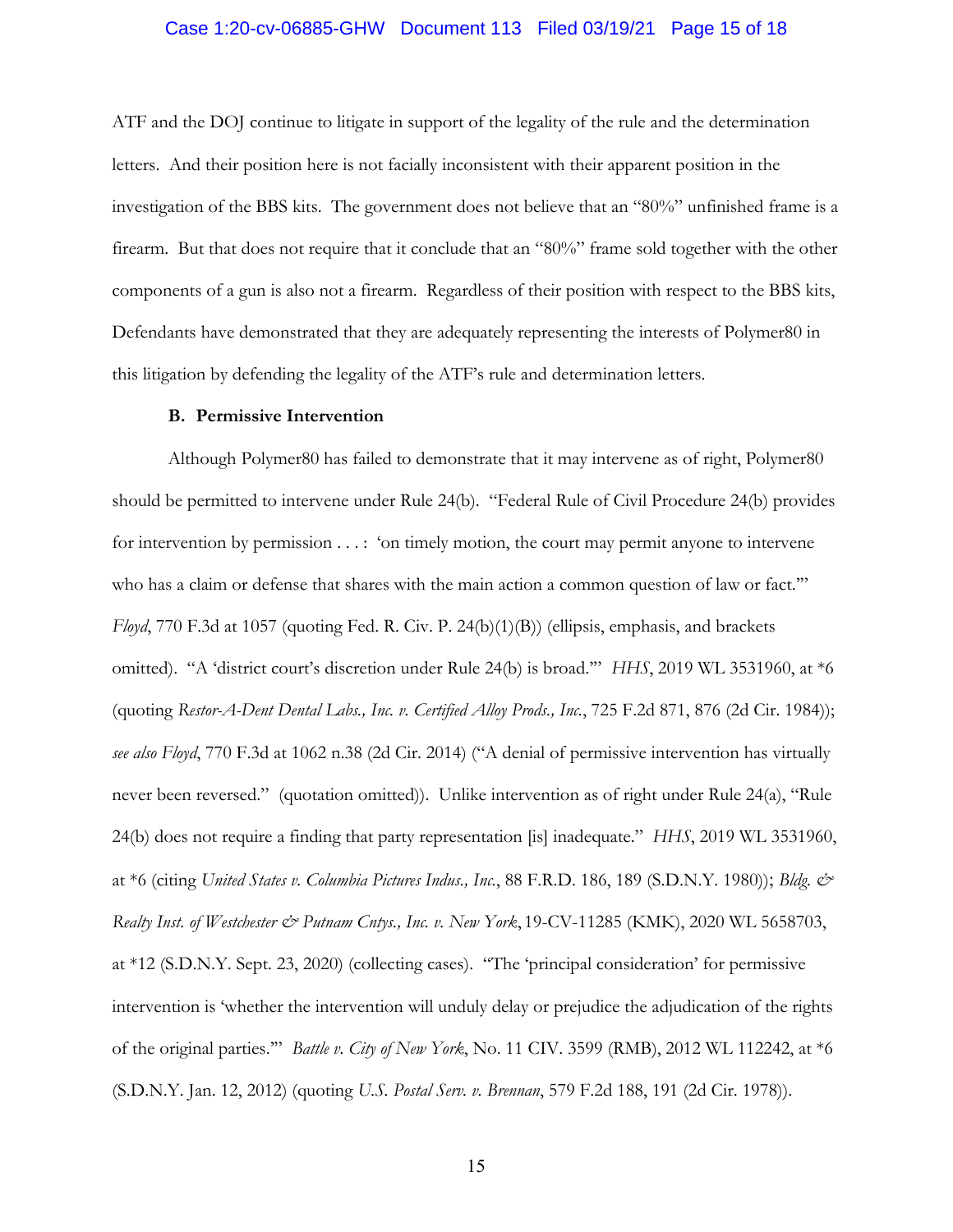#### Case 1:20-cv-06885-GHW Document 113 Filed 03/19/21 Page 16 of 18

"Moreover, it is within the Court's discretion to limit the scope of any intervention." *Chevron Corp. v. Donziger*, No. 11 CIV. 0691 (LAK), 2011 WL 2150450, at \*5 (S.D.N.Y. May 31, 2011) (citing *Stringfellow v. Concerned Neighbors in Action*, 480 U.S. 370, 378 (1987)).

The Court will permit Polymer80 to intervene under Rule 24(b). Given that their determination letters are directly implicated by the Court's decision in this case, permissive intervention is clearly appropriate. Polymer80 and its business will be directly affected by the Court's ruling in this case. If Plaintiffs prevail, Polymer80's business will suffer dramatically. While Defendants adequately represent Polymer80 under governing Second Circuit law, this is an unusual situation. Polymer80's concerns about having its interests represented by the DOJ and the ATF while they are known to be pursuing a criminal prosecution against the company are tangible and real. Forcing Polymer80 to entrust the representation of its interests to the entities that are simultaneously pursuing a criminal investigation of it in would simply not be fair. These considerations distinguish Polymer80 from other interested persons whose request to intervene the Court previously denied. *See* Dkt. No. 83.

Plaintiffs argue that permitting permissive intervention in this case "would seriously prejudice Plaintiffs, who have repeatedly emphasized the need for a quick, expedient resolution in order to put a halt to the ongoing public health emergency presented by ATF's failure to classify 'ghost gun' components as 'firearms.'" Opp'n at 17. As before, the Court acknowledges the delay that will result from the addition of Polymer80 to the case. The Court will need to provide Polymer80 with the opportunity to voice its position, which will require an extension of the briefing schedule. However, "[a]dditional parties always take additional time which may result in delay, but this does not mean that intervention should be denied. The rule requires the court to consider whether intervention will 'unduly delay' the adjudication." *Ass'n of Conn. Lobbyists LLC v. Garfield*, 241 F.R.D. 100, 102 (D. Conn. 2007) (quoting Wright & Miller, § 1913). Given the importance of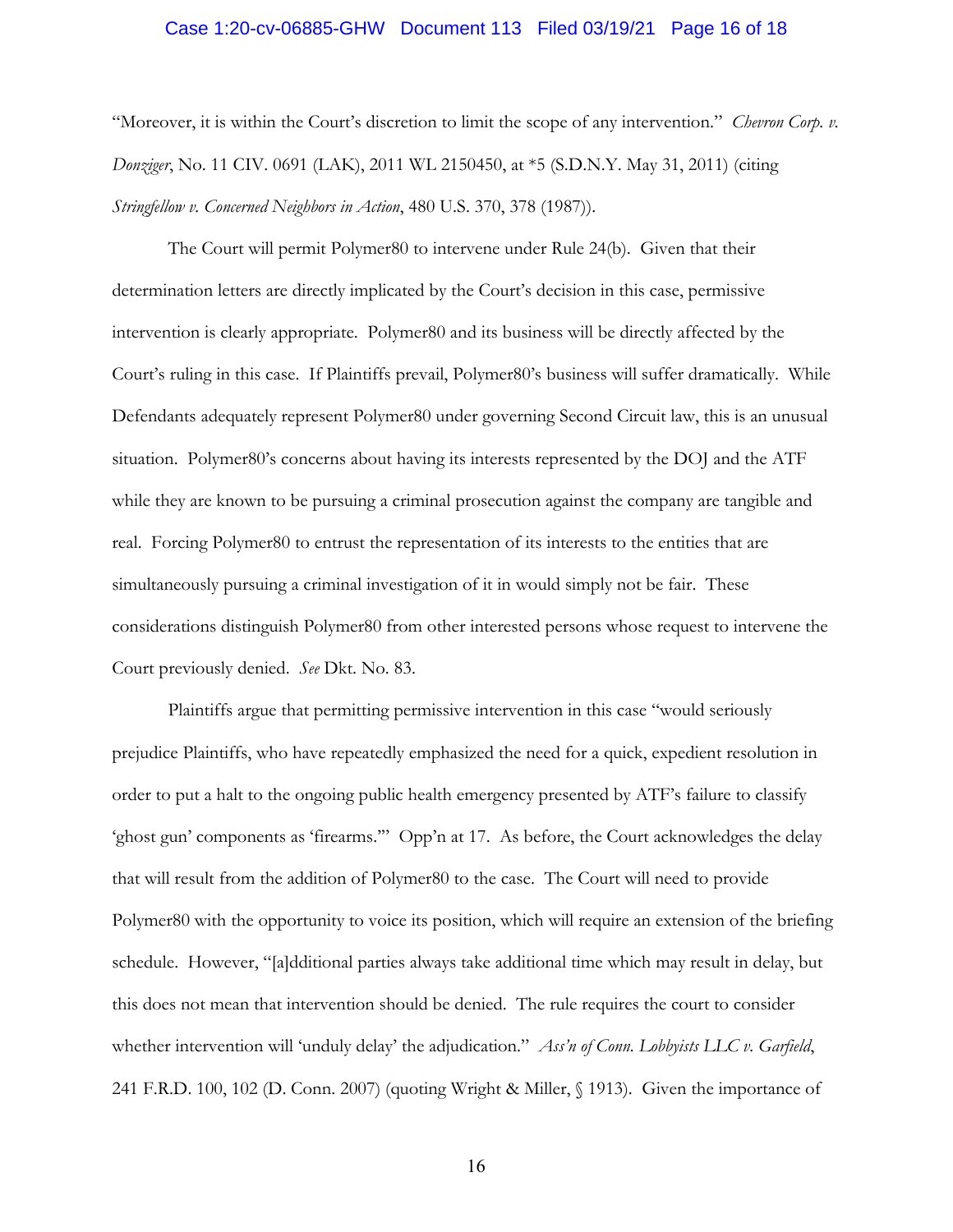# Case 1:20-cv-06885-GHW Document 113 Filed 03/19/21 Page 17 of 18

the issues in this case to Polymer80, the delay attendant to its intervention will not be undue. And the Court believes that the prejudice can be minimized by adding reasonable conditions to their intervention.

Under all of the circumstances of this case, the Court is exercising its informed discretion to grant permissive intervention on a conditional basis. *See Stringfellow*, 480 U.S. at 378. The conditions to be imposed by the Court are designed to protect against undue delay and further prejudice to the adjudication to the rights of the original parties. "[A] district judge's decision on how best to balance the rights of the parties against the need to keep the litigation from becoming unmanageable is entitled to great deference." *Id.* at 380 (citing Fed. R. Civ. P. 24(b)(3) ("In exercising its discretion [concerning permissive intervention] the court shall consider whether the intervention will unduly delay or prejudice the adjudication of the rights of the original parties.")). Thus, the Court may condition the grant of permissive intervention by limiting the issues that the intervenor is permitted to contest.

The Court will permit intervention for the limited purpose of litigating Plaintiffs' claims as presented in the operative complaint. Here, Plaintiffs seek relief under the Administrative Procedure Act, 5 U.S.C. § 706(2), requesting that this Court set aside as arbitrary, capricious, and contrary to law the 2015 interpretive rule memorializing the ATF's interpretation of the GCA and the three determination letters issued by the ATF in 2015 and 2017 to Polymer80. Plaintiffs also seek relief under 5 U.S.C. § 706(1) because of the ATF's failure to respond to their petition for rulemaking. The case raises claims exclusively under the APA with respect to those predicate acts. At this stage in the case, the expansion to legal or factual issues not raised in the case would be unduly prejudicial to the other parties to the case and result in undue delay in the resolution of this case.